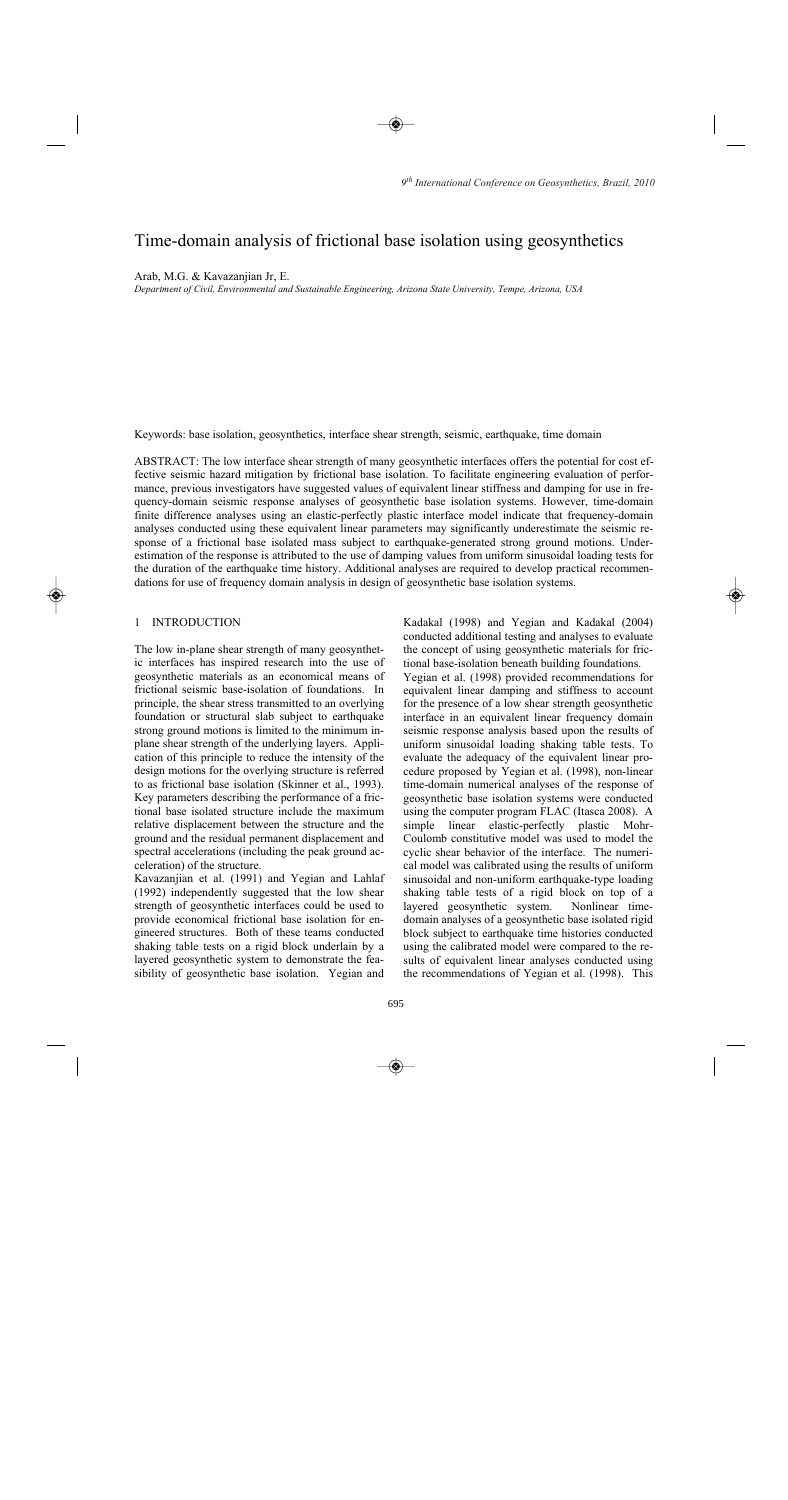comparison suggests that analyses conducted according to the Yegian et al. (1998) recommendations may significantly under predict the response of a geosynthetic base isolation system.

# 2 NUMERICAL MODEL CALIBRATION

Kavazanjian et al. (1991) conducted a series of shaking table tests on a rigid block with one geosynthetic material glued to the bottom of the block and a second geosynthetic material secured to the top of the shaking table. Four combinations of geotextile and geomembrane materials were subject to uniform sinusoidal motions of varying amplitude. Three of the combinations were also subjected to a nonuniform motion based upon the S90W component of the 1940 El Centro earthquake. The acceleration of the block and the displacement of the block relative to the shaking table were monitored during the tests.

To model the Kavazanjian et al. (1991) shaking table tests in the non-linear time domain analyses, the two-layer, nine element mesh shown in Fig: 1 was used. The upper layer represents the rigid block and the lower layer represents the shaking table. The block and shaking table were assigned the bulk and shear modulus of structural steel. An interface element was used between the upper and lower layers of the mesh. The interface element was assigned an elastic stiffness approximately equal to ten times the bulk modulus of the mesh elements. The input motion was applied as a shear stress time history to the base of the mesh to model the input motion.



Figure 1. Finite difference mesh for non-linear model.

Fig: 2 shows a comparison between the block acceleration measured in one of the uniform sinusoidal loading tests and the results calculated in the nonlinear finite difference time domain analysis.



Figure 2. Measured and calculated accelerations during uniform sinusoidal loading

The test in Fig: 2 was conducted using a geomembrane/geotextile interface with a measured static coefficient of friction equal to 0.16. However, the numerical analyses results shown in Fig: 2 were calculated using a friction coefficient of 0.15 in the Mohr-Coulomb interface model. These results suggest that the dynamic coefficient of friction for the interface may be slightly different than the static interface friction coefficient. A similar conclusion was reached by Kavazanjian et al. (1991) based on interpretation of the experimental results.

Fig: 3 presents a comparison of the relative displacement of the rigid block as measured on the shaking table test and as calculated in the numerical analysis. The small discrepancies between the experimental results and the numerical analysis may be attributed to the somewhat non-uniform behavior in the experimental results: note the somewhat nonuniform acceleration behavior of the block in Fig: 2 and the slight drift towards increasing peak displacement in the negative direction in Fig: 3. Despite the small differences between experimental and numerical results like those shown in Fig: 2 and Fig: 3, additional numerical analyses of the Kavazanjian et al. (1991) test results suggest that the numerical model is capable of reproducing the results of uniform sinusoidal loading shaking table tests if the appropriate interface shear strength is employed.



Figure 3. Measured and calculated relative displacement during uniform sinusoidal loading.

Yegian and Kadakal (2004) report on shaking table tests of a geosynthetically base isolated rigid block using both uniform sinusoidal acceleration input and an earthquake-like acceleration input. Based upon initial tests on different layered geosynthetic configurations, Yegian and Kadakal (2004) chose a nonwoven geotextile-medium density polyethylene layered system (denoted Geotextile/UHMWPE) for their base isolation work. The Geotextile/UHMWPE interface was chosen because this interface showed a constant coefficient of friction independent of frequency of loading, normal stress, and velocity of sliding. Yegian and Kadakal (2004) conducted a suite of uniform sinusoidal loading tests at frequencies of 1, 2, 3, and 5 Hz with acceleration amplitudes varying from less than 0.1 g to 0.7 g.

The numerical model shown in Fig: 1 was also used to reproduce the uniform sinusoidal loading tests conducted by Yegian and Kadakal (2004). Fig: 4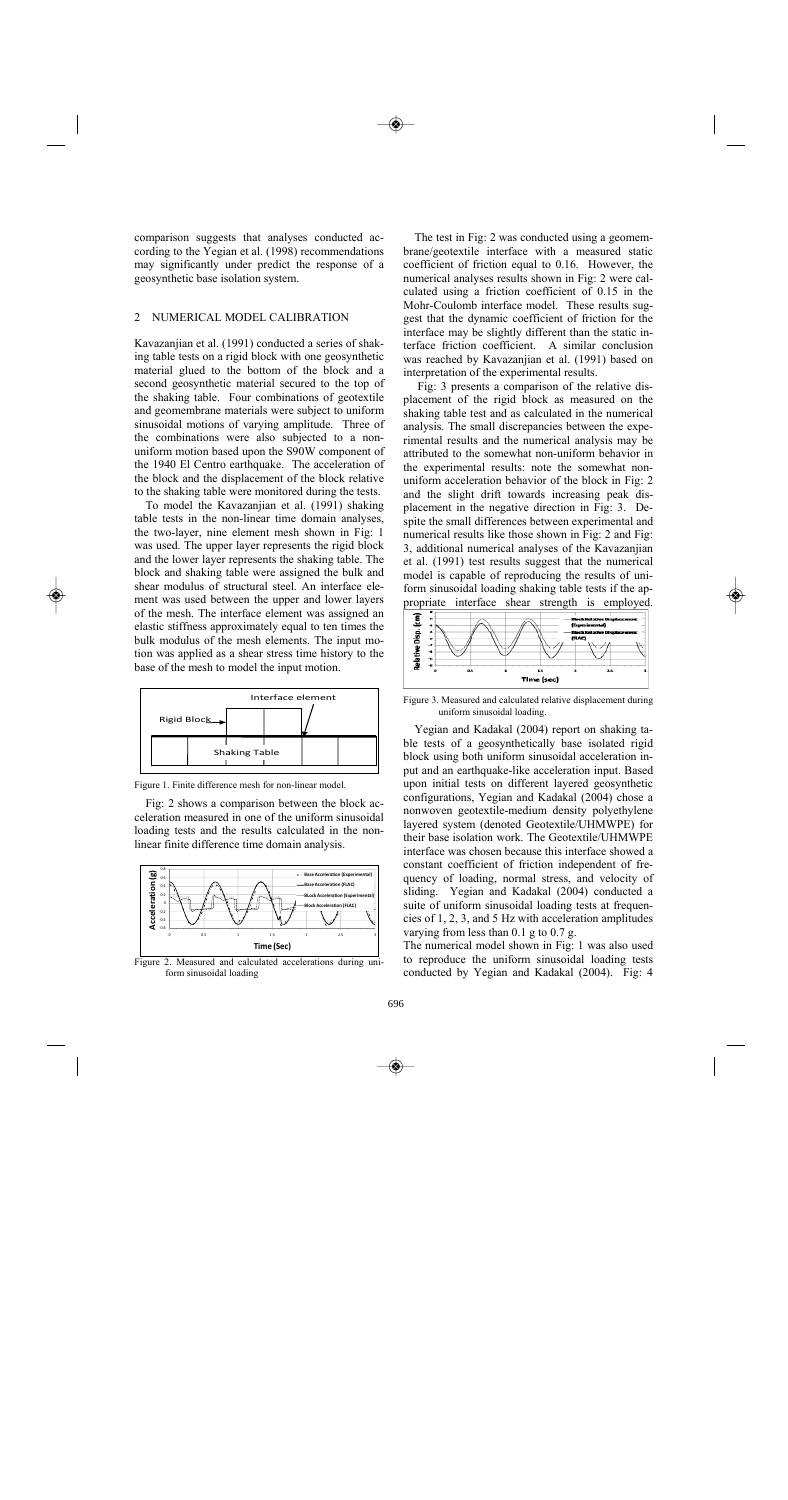presents a comparison of the maximum relative displacement between the block and the shaking table as reported by Yegian and Kadakal (2004) and as calculated in the numerical analysis. In Fig: 4, the open symbols represent the experimental results and the closed symbols represent the numerical results.



 Figure 4. Maximum relative displacement from experimental results and equivalent linear and non-linear analysis.

Fig: 4 shows generally good agreement between the experimental results and the numerical analysis although there are some discrepancies between predicted and observed results in the range of 0.1 to 0.4 g for the test at 2 Hz and 3 Hz.

Yegian et al. (1998) and Yegian and Kadakal (2004) conducted shaking table tests of a rigid block with a smooth HDPE/nonwoven geotextile interface and the Geotextile/UHMWPE interface, respectively, using earthquake motions as input. Yegian et al. (1998) used the Los Angeles University Hospital Grounds record from the 1994 M.6.7 Northridge earthquake scaled to 0.9g. Yegian and Kadakal (2004) used the Corralitos, Capitola, and Santa Cruz records from 1989 M 7.1 Loma Prieta earthquake scaled to peak accelerations of 0.1 g to 0.4 g.

The time domain numerical model was also used to simulate the Yegian et al. (1998) and Yegian and Kadakal (2004) tests that used the earthquake time histories as input. Because the earthquake motion is asymmetric, both the shaking table tests and the numerical analyses yield a residual permanent displacement. Fig: 5 shows a comparison between the residual permanent displacement from the shaking table tests as reported by Yegian et al. (1998) and Yegian and Kadakal (2004) and the permanent displacement calculated using the numerical model.

Comparison of residual permanent displacement from the experimental results and the non-linear analysis in Fig: 5 shows generally good agreement. The primary discrepancy is for the Corralitos record from the Loma Prieta event. The calculated permanent displacement for the Corralitos record is less than the displacement measured experimentally in the  $0.1$  g to  $0.25$  g range, although both calculated and experimental results show a similar trend of increasing displacement with increasing of the base peak acceleration. One interesting aspect of the results is that in some cases the permanent displacement decreases as base acceleration increases.



Figure 5. Residual permanent displacement from experimental results and equivalent linear and non-linear analysis.

## 3 COMPARISON OF FREQUENCY AND TIME DOMAIN ANALYSES

A series of seismic response analyses of a geosynthetically isolated rigid block with a friction coefficient of 0.1 were conducted using the Santa Cruz record from the Loma Prieta earthquake scaled to peak accelerations from 0.1 g to 0.7 g. Both equivalent linear analyses using the interface model of Yegian et al. (1998) and non-linear time-domain analyses using the numerical model shown in Fig: 1 were conducted. Fig: 6 compares the acceleration response spectra of the rigid block calculated in a frequency domain analysis to the results from the non-linear time domain analysis.



Figure 6. Acceleration response spectra from equivalent linear and non-linear analysis.

Fig: 6 shows that the equivalent linear analysis significantly under predicts the spectral acceleration of the block at spectral periods of less than 0.5 s. At